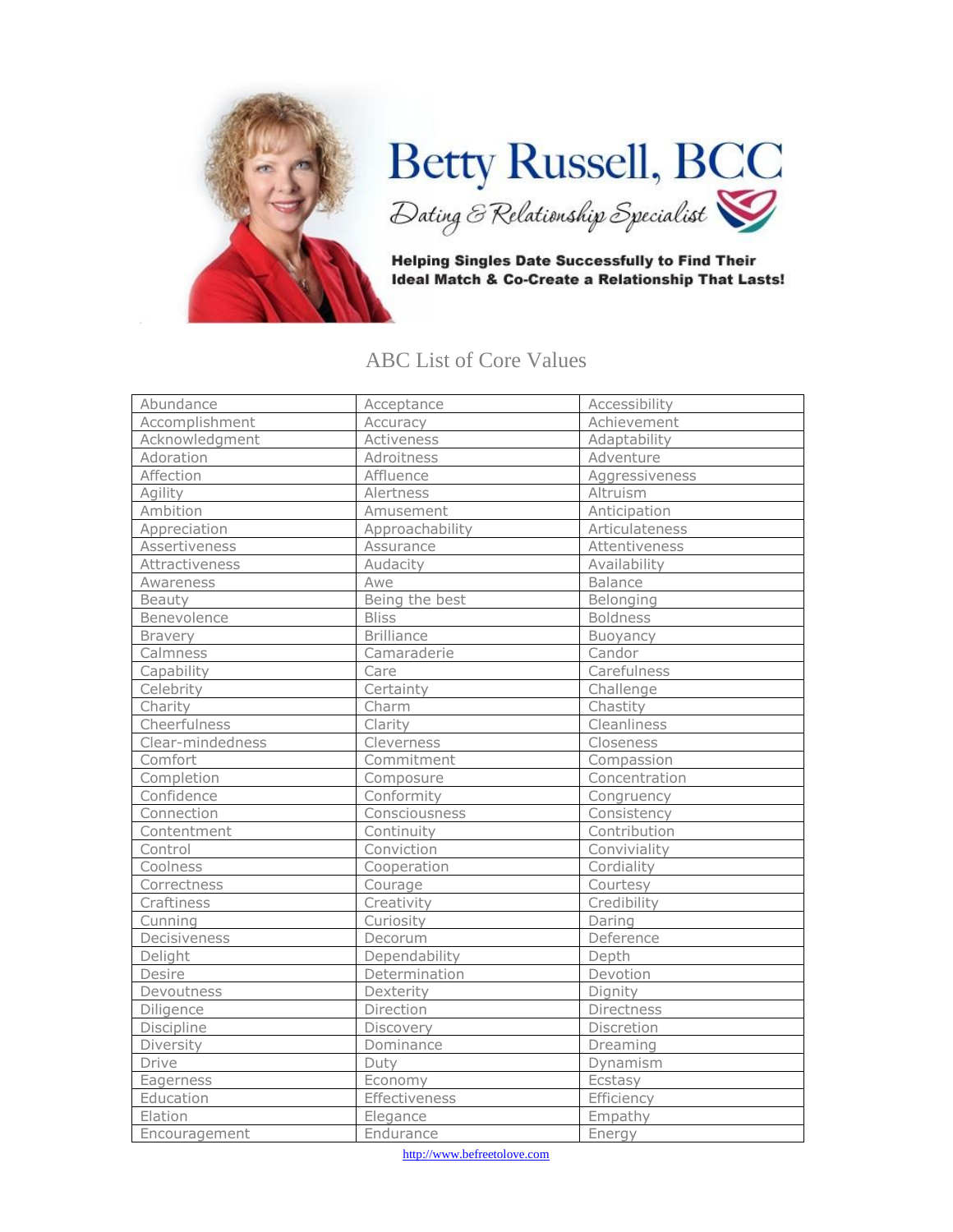| Enjoyment           | Entertainment          | Enthusiasm     |
|---------------------|------------------------|----------------|
| Excellence          | Excitement             | Exhilaration   |
| Expectancy          | Expediency             | Experience     |
| Expertise           | Exploration            | Expressiveness |
| Extravagance        | Extroversion           | Exuberance     |
| Fairness            | Faith                  | Fame           |
| Family              | Fascination            | Fashion        |
| Fearlessness        | Ferocity               | Fidelity       |
| Fierceness          | Financial independence | Firmness       |
| Fitness             | Flexibility            | Flow           |
| Fluency             | Focus                  | Fortitude      |
| Frankness           | Freedom                | Friendliness   |
| Frugality           | Fun                    | Gallantry      |
| Generosity          | Gentility              | Giving         |
| Grace               | Gratitude              | Gregariousness |
| Growth              | Guidance               | Happiness      |
| Harmony             | Health                 | Heart          |
| Helpfulness         | Heroism                | Holiness       |
| Honesty             | Honor                  | Hopefulness    |
| Hospitality         | Humility               | <b>Humor</b>   |
| Hygiene             | Imagination            | Impact         |
| Impartiality        | Independence           | Industry       |
| Ingenuity           | Inquisitiveness        | Insightfulness |
| Inspiration         | Integrity              | Intelligence   |
| Intensity           | Intimacy               | Intrepidness   |
| Introversion        | Intuition              | Intuitiveness  |
| Inventiveness       | Investing              | Joy            |
| Judiciousness       | Justice                | Keenness       |
| Kindness            | Knowledge              | Leadership     |
| Learning            | Liberation             | Liberty        |
| Liveliness          | Logic                  | Longevity      |
| Love                | Loyalty                | Majesty        |
| Making a difference | Mastery                | Maturity       |
| Meekness            | Mellowness             | Meticulousness |
| Mindfulness         | Modesty                | Motivation     |
| Mysteriousness      | Neatness               | Nerve          |
| Obedience           | Open-mindedness        | Openness       |
| Optimism            | Order                  | Organization   |
| Originality         | Outlandishness         | Outrageousness |
| Passion             | Peace                  | Perceptiveness |
| Perfection          | Perkiness              | Perseverance   |
| Persistence         | Persuasiveness         | Philanthropy   |
| Piety               | Playfulness            | Pleasantness   |
| Pleasure            | Poise                  | Polish         |
| Popularity          | Potency                | Power          |
| Practicality        | Pragmatism             | Precision      |
| Preparedness        | Presence               | Privacy        |
| Proactivity         | Professionalism        | Prosperity     |
| Prudence            | Punctuality            | Purity         |
| Realism             | Reason                 | Reasonableness |
| Recognition         | Recreation             | Refinement     |
| Reflection          | Relaxation             | Reliability    |
| Religiousness       | Resilience             | Resolution     |
| Resolve             | Resourcefulness        | Respect        |
| Rest                | Restraint              | Reverence      |
| Richness            | Rigor                  | Sacredness     |
| Sacrifice           | Sagacity               | Saintliness    |
| Sanguinity          | Satisfaction           | Security       |
| Self-control        | Selflessness           | Self-reliance  |
| Sensitivity         | Sensuality             | Serenity       |
|                     |                        |                |

http://www.befreetolove.com